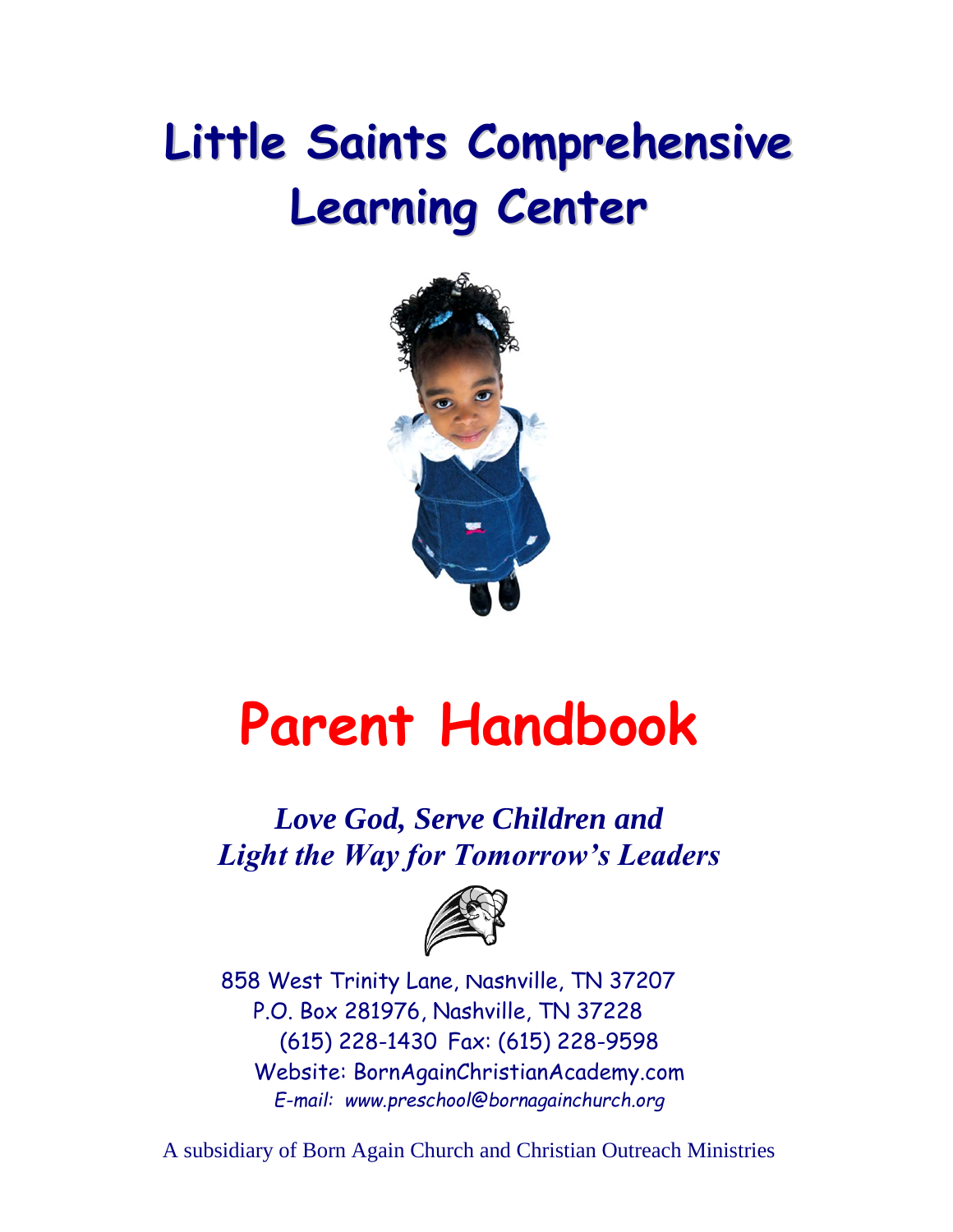### *Welcome To*

Little Saints Comprehensive Learning Center…

a Biblically-based community resource for the care and education of children providing year-round, positive preschool experiences.

Our goal at Born Again Christian Academy and Preschool is to provide your child with a positive learning environment that is also fun. We believe that a child's success in school depends largely on the foundation laid in the early years. A foundation of Biblical principles incorporated with experiences that will challenge, stimulate and encourage children to think; as well as being able to communicate, problem solve and express feelings in a non-sexist, multi-cultural environment. Our commitment is to provide a solid learning program as well as a place where every child can thrive and reach his or her full potential.

The staff of BACA Preschool believes each child is special. We appreciate the opportunity to share in your little one's life and to help light the way for a successful future.

#### *Mission*

BACA Preschool's mission is to offer your child and family quality, affordable, faith-based Christian education. Our goal is to prepare your child with the necessary knowledge and values to meet the academic, social and moral challenges that await them and to help them grow in a close, loving relationship with God. We believe a Biblically based education in a Christian environment offers the student the best opportunity for success in life.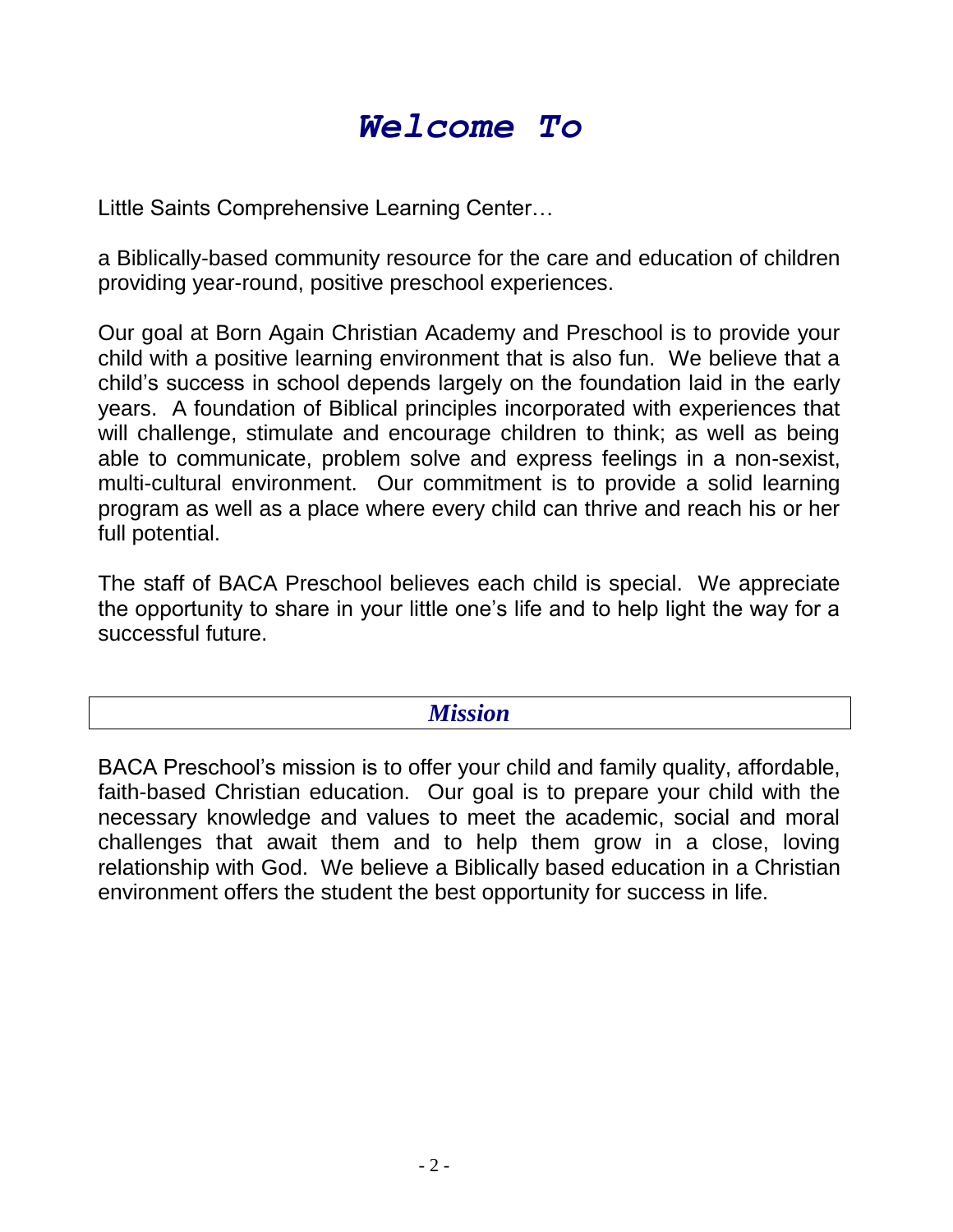#### *History*

Born Again Christian Academy Preschool, a subsidiary of Born Again Church, welcomed its first children in the fellowship hall of Born Again Church on April 3, 1995. The preschool quickly became recognized as one of the city's premier child-care facilities, earning a three-star rating from the Department of Human Services. In 1998, the first kindergarten class was established. In December 2004, the center transitioned away from infant and toddler care to focus on pre-school education, offering PreK-3, PreK-4, PreK-5, kindergarten, and  $1<sup>st</sup> - 4<sup>th</sup>$  grade. Track records prove since 1995 students who have left the program score in the top percentile of their class.

#### *Our Curriculum*

Born Again Christian Academy Preschool offers a nurturing but appropriately challenging academic program that is designed to build Christian character while providing a well-rounded educational experience.

We use the Abeka Book curriculum that is widely recognized for its sound and proven age-appropriate instructional practices. The Abeka Book approach to Christian education keeps learning lively, interesting and memorable. The materials reflect sensible theory that is firmly anchored to practicality.

Students are instructed by caring, credentialed teachers who facilitate their growth and development in all areas: physical, social, emotional, academic and spiritual, utilizing varied learning experiences. Each class will have developmentally appropriate activities that are customized for their instructional level. The students will gain skills facilitating self-confidence, respect for others, and a positive attitude towards learning, all with a Biblical foundation. The Academy also offers structured classes in the arts: dance, drama, voice and art.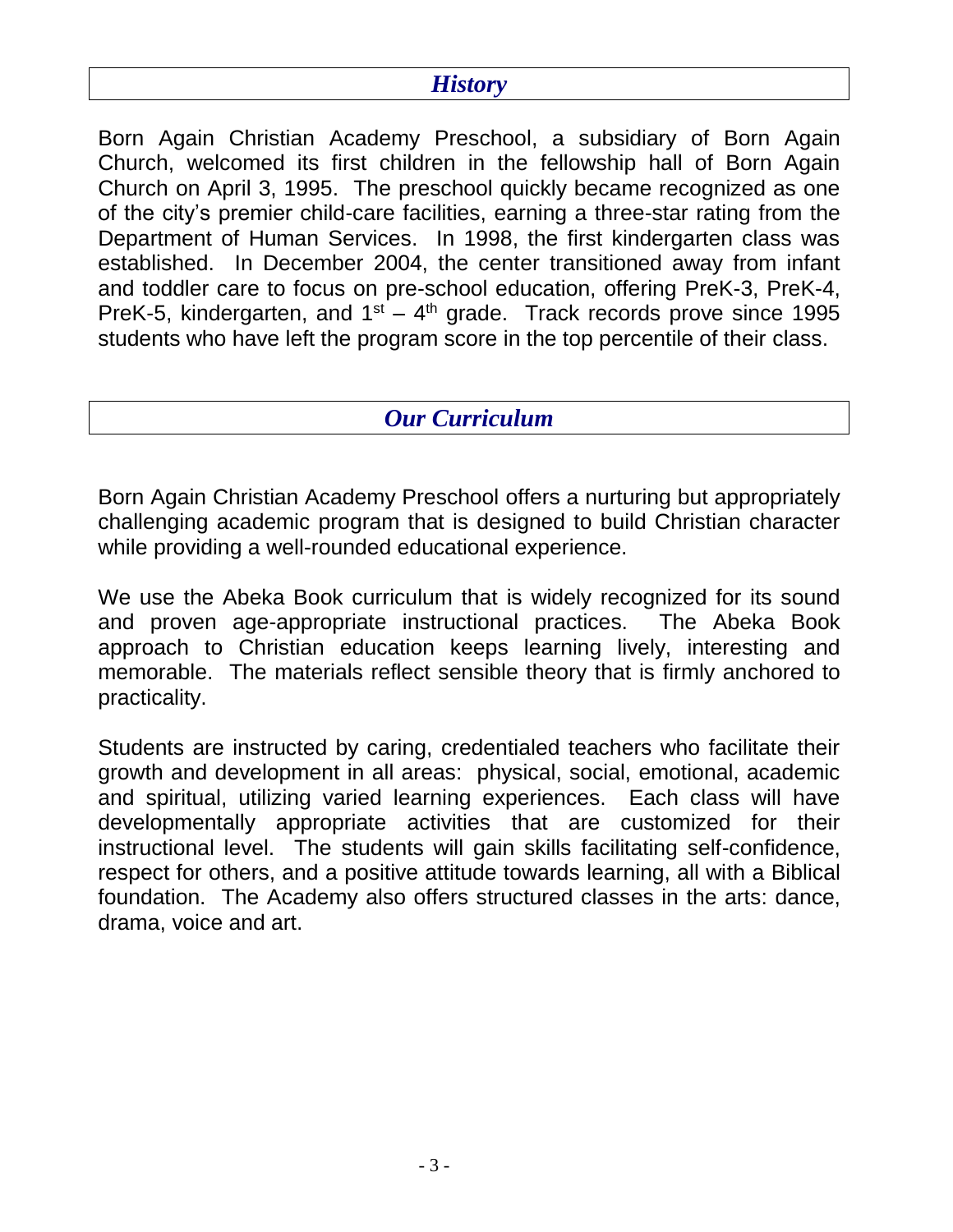#### *Staff*

At BACA Preschool, we believe in the safety of our children. All potential staff is carefully selected, trained and evaluated. All our staff is prescreened prior to employment. All our staff is trained annually through one of the following institutions: TECTA, Applebaum Institution, United Methodist Association of Preschools (UMAP), or Association of Christian Schools International (ACSI) programs. BACA Preschool is an equal opportunity provider that will consider all applications for employment without regards to race, religion, color, sex, national origin, disability or any other basis prohibited by law.

#### *Hours of Operation*

The center is opened Monday through Friday from 6:30 a.m. – 5:30 p.m. Children are not to be left in the center for more than 12 hours. The center is closed on the following days:

*Holiday Closing*

New Year's Day Martin Luther King Jr.'s Birthday Presidents Day (Teacher's In-Service) Good Friday Memorial Day Independence Day Teacher's In-Service Day (Start of School) Labor Day Thanksgiving Day Friday after Thanksgiving Christmas Eve Christmas Day New Year's Eve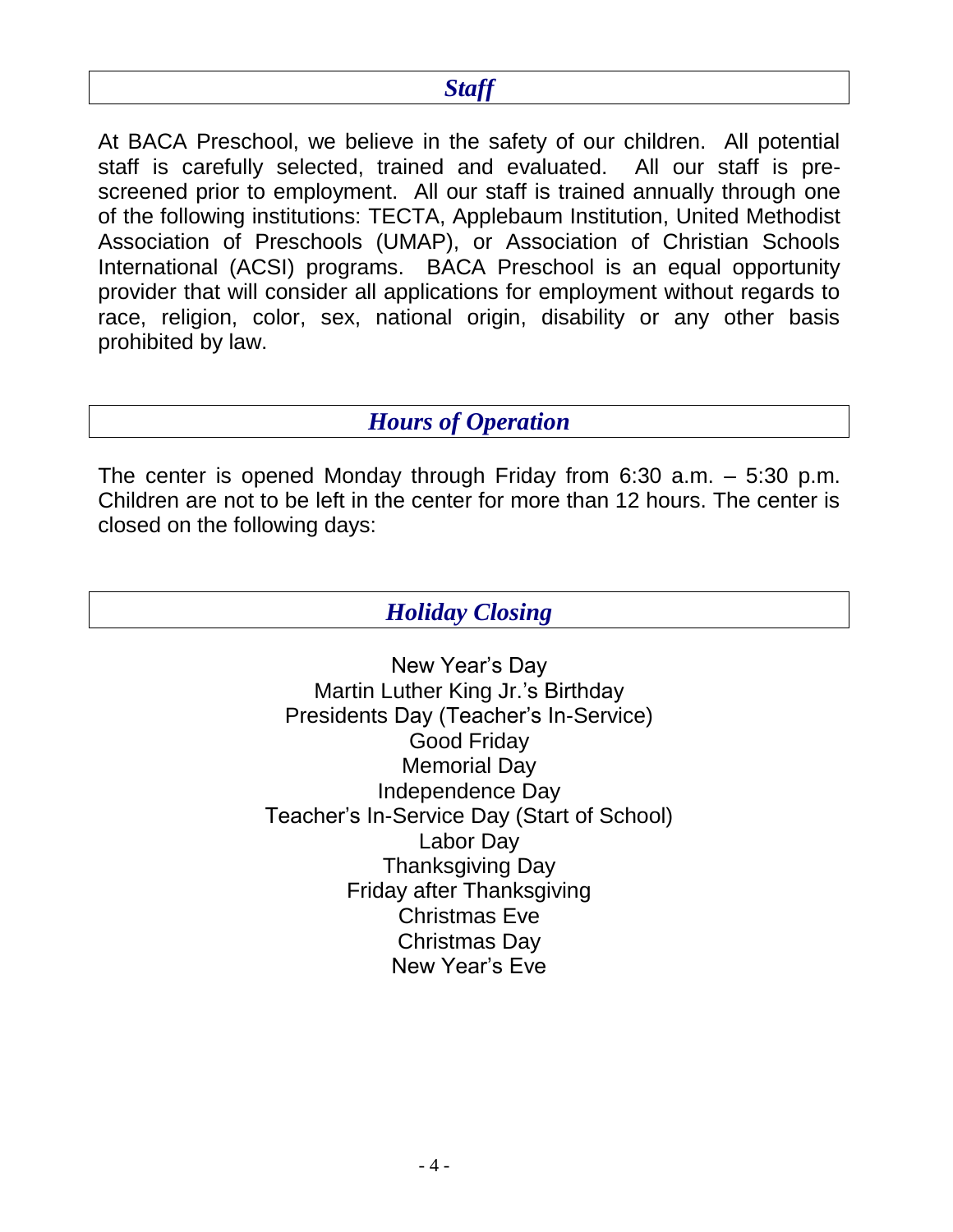#### *After Hours*

The center closes promptly at 5:30 p.m. each day. A late fee of \$1.00 per minute per child will be charged, and you will be required to sign a "Late Pick-up Form" when arriving late. Habitual late pick-up may result in termination of the child's services. If a child is left after 6:00 p.m. local authorities will be called.

*Inclement Weather Closing*

We will post our closing on Channel 4 snowbird, or Channel 5 snow watch. Hours of operation will be determined by weather outside. You will be notified of any early closing. *Please pick-up your child as early as possible whenever there is a winter storm watch or warning.*

#### *Arrival and Departure*

We require that all children arrive at the center **no later than 9:00 a.m.** When delivering your child to the center, please bring the child into the building and personally deliver him/her to the teacher supervising the group at that time. If your child has a doctor's appointment please arrive by 11:00 a.m. with a note from the doctor. If you miss the deadline you may bring your child at 2:30 p.m., **if needed.**

#### *Sign-In and Out*

It is necessary that you sign your child in and out daily. An authorized adult age 18 or older must sign children in and out. This is a mandate from the Department of Education.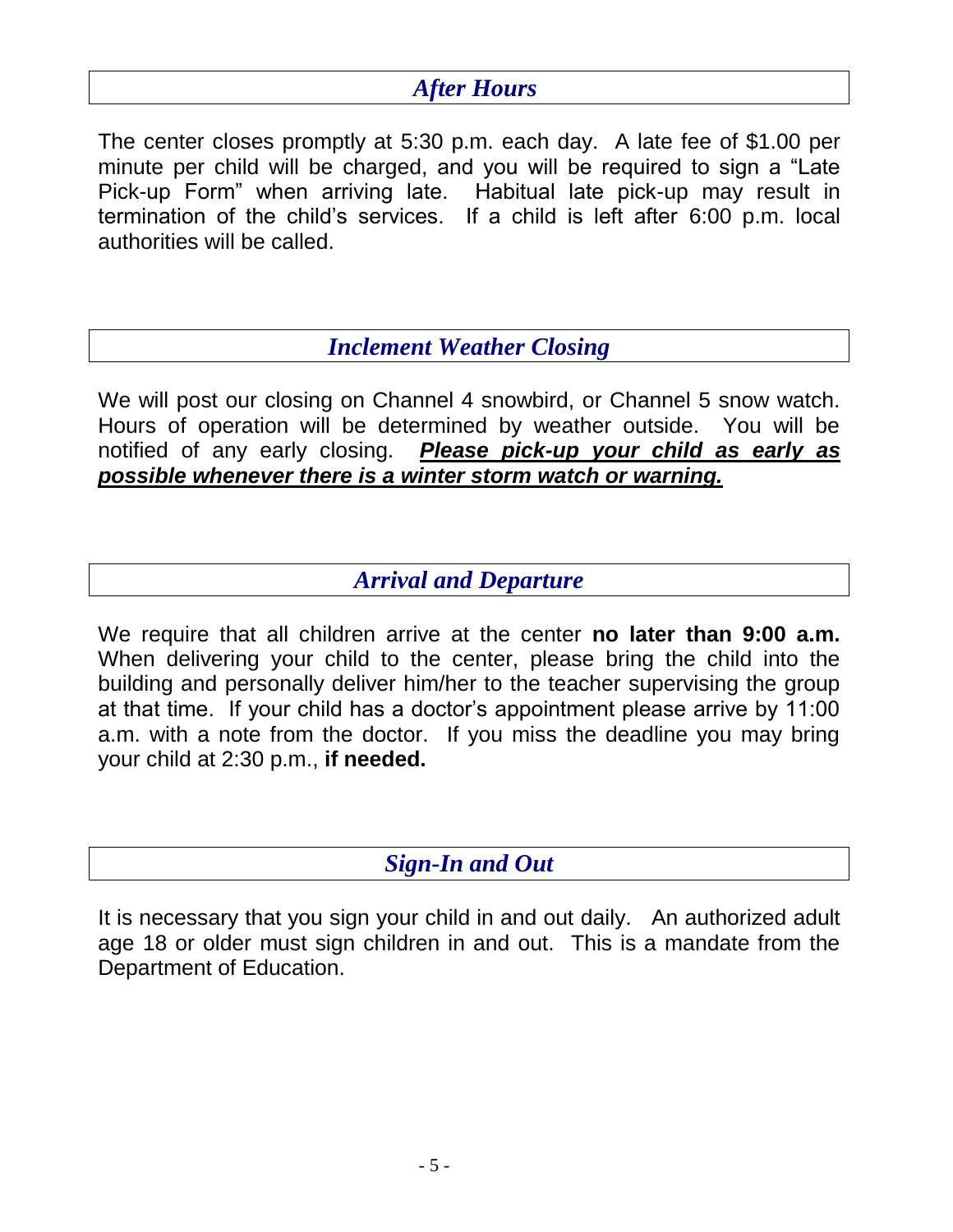#### *Admission and Enrollment*

BACA Preschool accepts ages 3 to 5, and your child must be fully pottytrained to be enrolled. It is required that your child be in underwear (please no pull-ups).

#### **Admission**

- □ Pre-enrollment tour and pre-visit for child is required before admission.
- Each applicant is required to pay a non-refundable registration fee, which is separate from fees.
- The non-refundable registration fee of \$55.00 is due upon receipt of your application.
- All application documentation must be completed and returned upon registering.
- *Proof of current immunizations, birth certificate must be on file at time of admission.*

#### **Tuition Agreement**

- Tuition is due the first of the week that your child attends. The cost is \$155.00 a week.
- You will be charged on a weekly basis. You are required to pay for the number of days reserved for your child, regardless of attendance.
- The school accepts Visa, Discover, MasterCard, Debit Cards, TeleCheck, Cashier Check, Money Order, or Cash.
- □ There will be a \$15.00 late charge for late payments.
- Accounts must be kept current or the student will be released from the school.
- Parents with accounts that are past due will be required to pay all fees by Friday at 5:30 p.m., otherwise children will not be allowed to return for care until the account is current.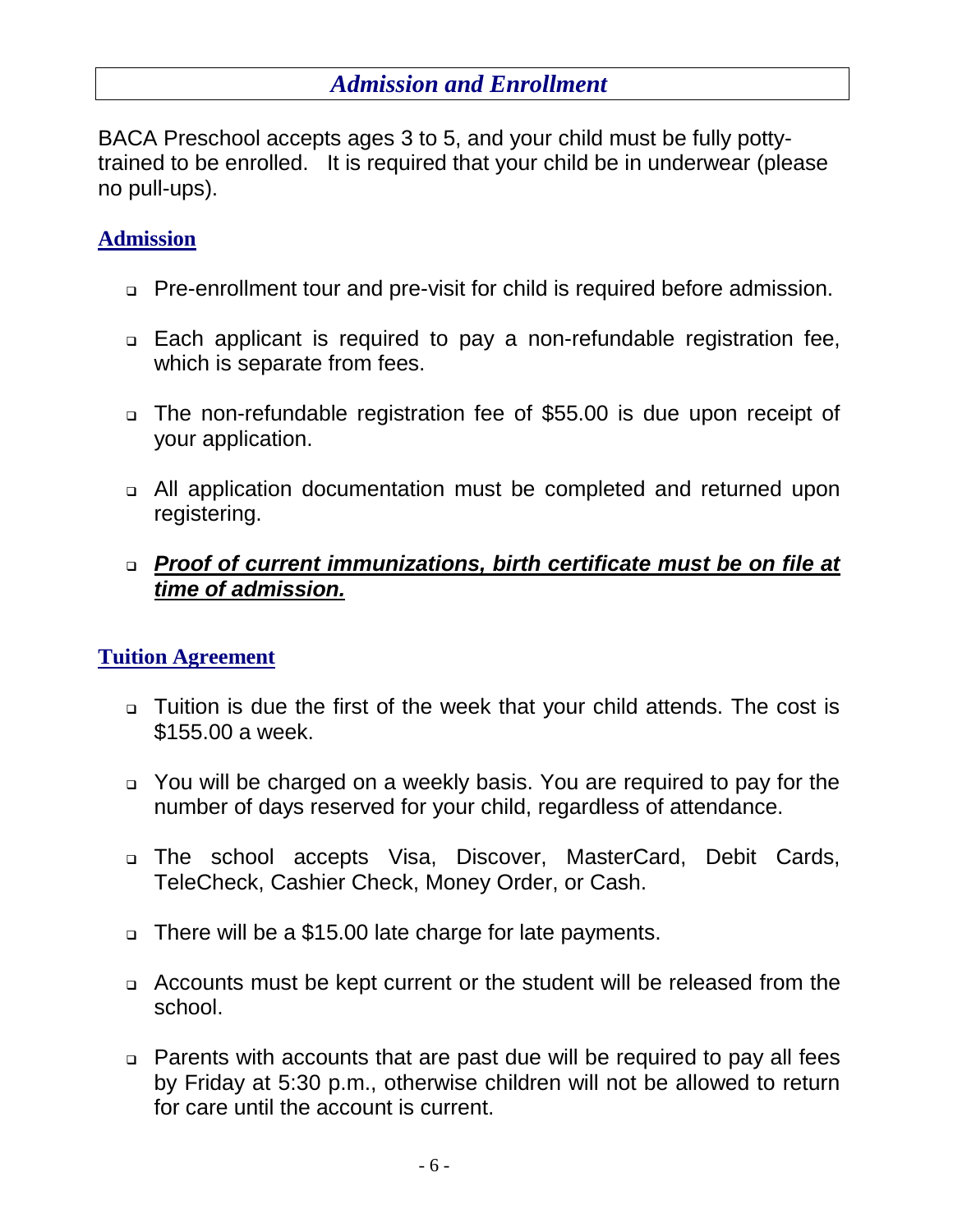- Tuition is due regardless of holidays, illness, vacation, or inclement weather.
- All children receive one vacation week after your child has been in attendance for one (1) year. Children cannot be in attendance at the school during the vacation week. Two weeks written notice must be submitted to the office.
- Vacation may not be broken up into separate days and tuition must be paid for any additional days or weeks missed.
- Any unpaid balances that are delinquent over two weeks will cause your child to be dismissed from school. Failure to pay your delinquent accounts will force us to send your account over to our collection department and you will be responsible for all applicable fees this includes all legal services should this arise.
- All parents who receive certificates (DHS Vouchers) are responsible for all center fees that are not paid for by the State. This may include registration, or overage fees.
- If your child does not continue to be enrolled for the summer and you plan to return in the fall, you will be required to pay \$155.00 to hold your child's spot.

#### **Discounts**

 For each additional child enrolled, the family shall be entitled to a discount ranging from 5% to 20% depending on the number of siblings enrolled.

BACA Preschool admits students of any race, color, national and ethnic origin to all the rights, privileges, programs, and activities generally accorded or made to students at the school.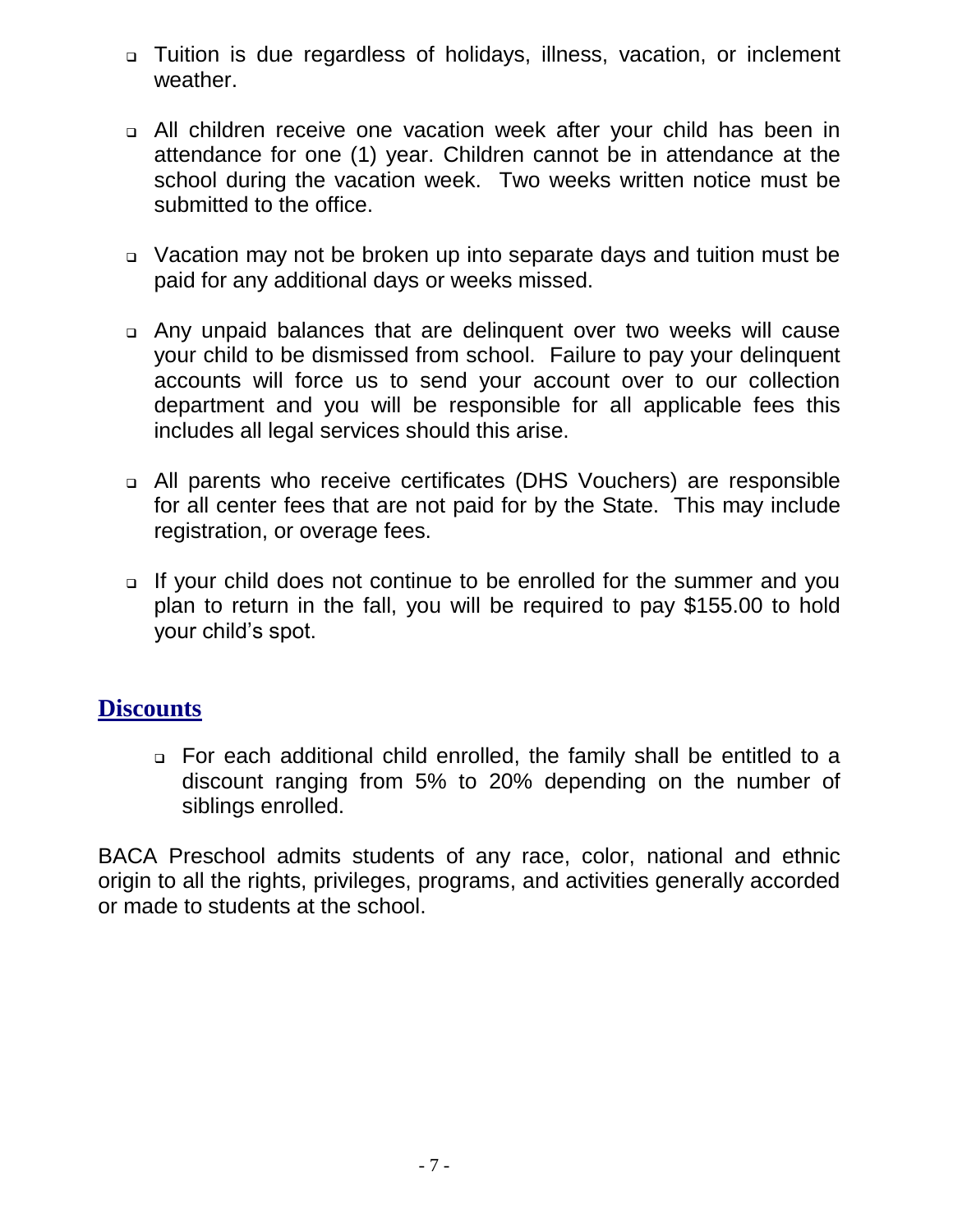#### *Uniforms*

ALL students are required to wear school uniforms five days a week for 10 months (August – May) with the *last Friday* of each month designated for casual attire.

Basic Uniforms consist of:

- Polo collard shirts (white, yellow, light blue, navy and pink)
- Navy and Khaki pants, jumpers, skorts and shirts
- Peter Pan Blouses for girls are available in yellow, while, and light blue

Born Again Christian Academy and Preschool has a uniform store for your convenience, but you are not required to purchase from us.

#### *Absentees*

When your child is going to be absent for any reason, please notify the school in advance. In the case of a prolonged absence, i.e. vacation, please plan to pay any fees due during the child's absence to maintain their enrollment.

#### *Withdrawals*

Stated in our Tuition Agreement/Contract binds you for a term of one month and *requires* a *30-day notice to dis-enroll by completing a withdrawal form*. Accounts will be charged for that month when proper notification is not received.

#### *Illness*

The school does not accommodate sick children. Should a child become ill during the day, parents will be notified and expected to pick up their child at once. It is required that you have a note to return to the center from the child's physician for all confirmed diseases. A child sent home whose illness includes the following cannot return to the center until he/she has been free of **symptoms for 24 hours:** *Diarrhea Vomiting Fever*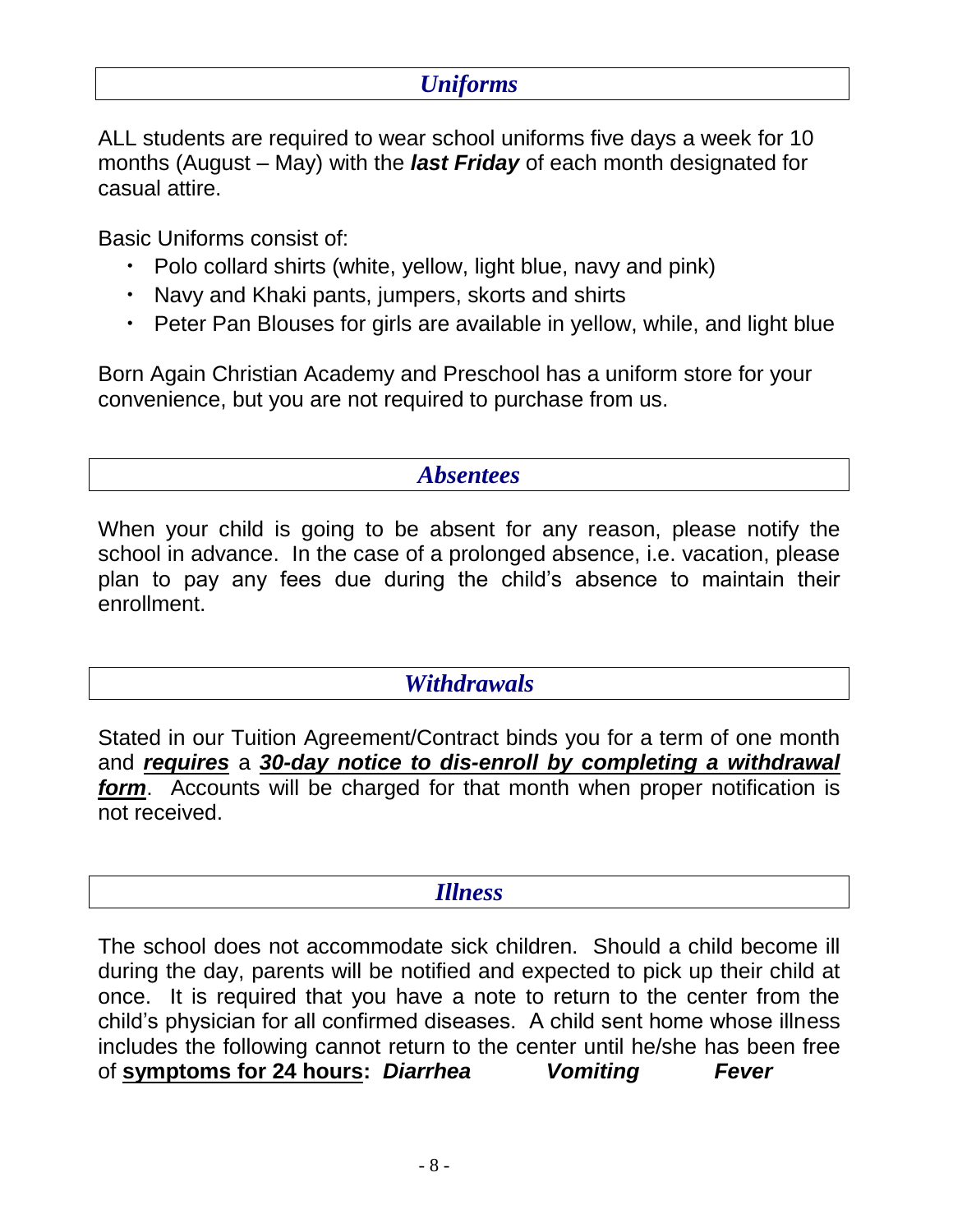A child sent home whose illness include *COVID-19* should be tested for Coronavirus and quarantined for 14 days before returning to the center until he/she has been free of symptoms.

When there is a communicable illness, we will issue a health alert to inform parents. Please notify the center of any changes in emergency information as they occur.

#### *Insurance*

Parents must carry health insurance coverage, which would cover their child while in care of the center. Due to the state of the insurance industry regarding childcare, it is not possible to carry such insurance on every child.

#### *Emergency Medical Care*

If your child is injured at the center and needs emergency medical care, we will call the parent or guardian. If we cannot reach you, we will call the persons listed on your child's emergency contact list and/or call 911 to provide proper care for your child's emergency medical needs.

#### *Meals and Snacks*

Lunch is catered. The center will provide breakfast and an afternoon snack each day. A menu will be posted each week. Breakfast will be served at 8:00 a.m. and end at 8:55 a.m. Children arriving *after* this time, the parent must supervise the child. The afternoon snack will be served between 2:45 and 3:00 p.m.

#### *Medication*

Born Again Christian Academy Preschool does not administer medication. The only medication that can be administered by staff or a teacher is:

- Breathing Treatments
- Inhalers